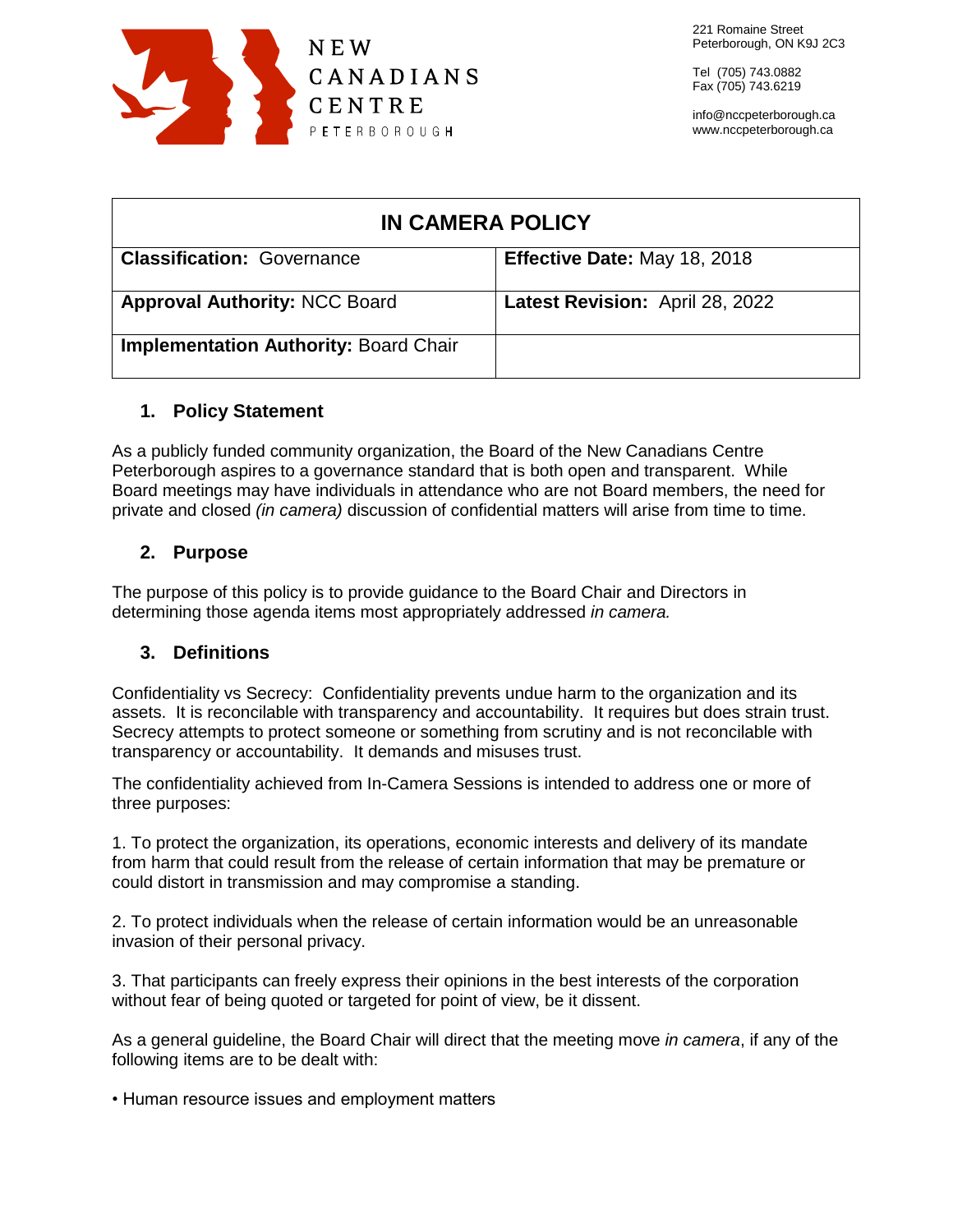

221 Romaine Street Peterborough, ON K9J 2C3

Tel (705) 743.0882 Fax (705) 743.6219

info@nccpeterborough.ca www.nccpeterborough.ca

- Professional staff appointment, re-appointments and credentialing issues
- Matters that are or may be subject to litigation
- Matters involving property
- Material contracts
- Client issues
- Donor issues
- Media (traditional and social) /public relation issues
- Some board governance matters, such as peer review or self-evaluation results

This list is not exhaustive and so the Board Chair may, at their discretion, order the meeting to be moved *in camera* for any other sensitive or confidential matters.

As full voting members, all members of the board should be included in *in camera* discussions except where a conflict of interest is declared or is identified by the Chair.

## **4. Procedures**

## **A. Board agenda**

Board meetings will conclude with a standing *in camera* agenda item to allow Directors the opportunity to raise questions or concerns in a confidential forum. Generally Management will be excused from these discussions.

### **B. Role of the Chair**

Care must be exercised by the Chair to ensure that *in camera* sessions remain focussed on appropriate items and do not digress into areas that should be discussed in the presence of management. The Board Chair must exercise his/her authority as chair to determine the appropriateness and relevance of issues raised *in camera*, and to provide opportunities for all board members to contribute meaningfully to the discussion.

### **C. Exceptions**

Staff members, guests or legal counsel may remain during an *in camera* session at the discretion of the Chair or the consent of the meeting attendees.

### **D. Minutes of In-Camera Session**

The Secretary will identify in the minutes those agenda items dealt with *in camera,* and/or the transition of the meeting into or arising from an *in camera* session. *In camera* discussions will not be minuted; however, where a Board decision or direction arises from an *in camera* session, a general motion for each decision or direction will be recorded in the regular board minutes.

### **E. General administration**

When an in-camera meeting is called or asked for during a regular meeting, a motion is required to state the purpose and the type and the time should be noted. The same procedure applies when a motion is made to rise and report and/or go out of camera.